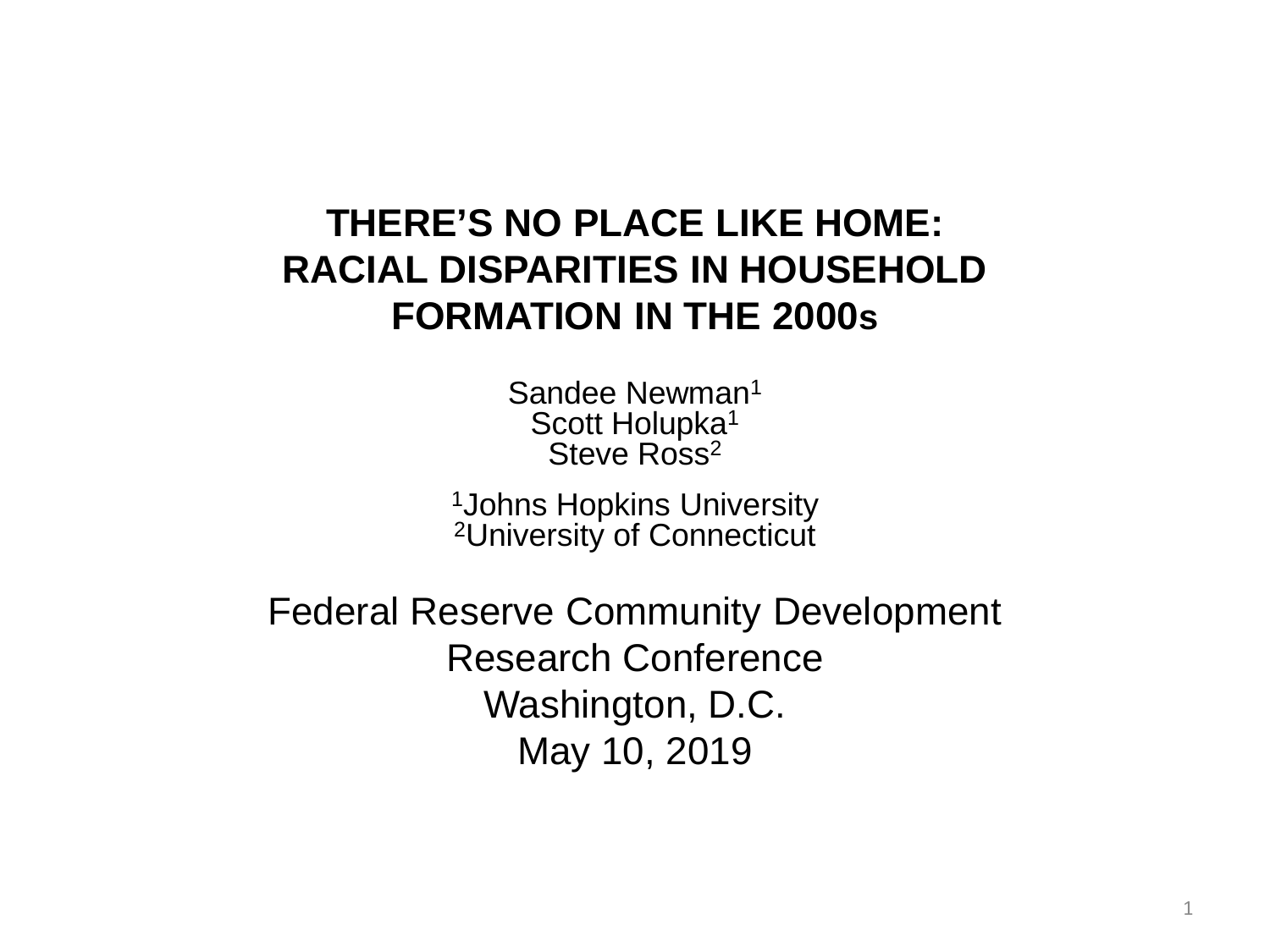### **Focus**

- 1. We take advantage of the economically tumultuous 2000s to explore the decisions of black and white young adults ages 21-24 to move to independence—that is:
	- remain in their parent's home OR
	- form their own household
- 2. Volatility of greatest relevance to household formation is in housing and labor markets
	- paper sets the context by reviewing trends over 2000s in earnings, employment, housing market and other key indicators conditions, household formation by young adults,
	- • **1 noteworthy statistic**: 18-34 year olds accounted for nearly ¾ of the shortfall in household formation between the Great Recession (GR) (2008) and 2011 (Dunne 2012).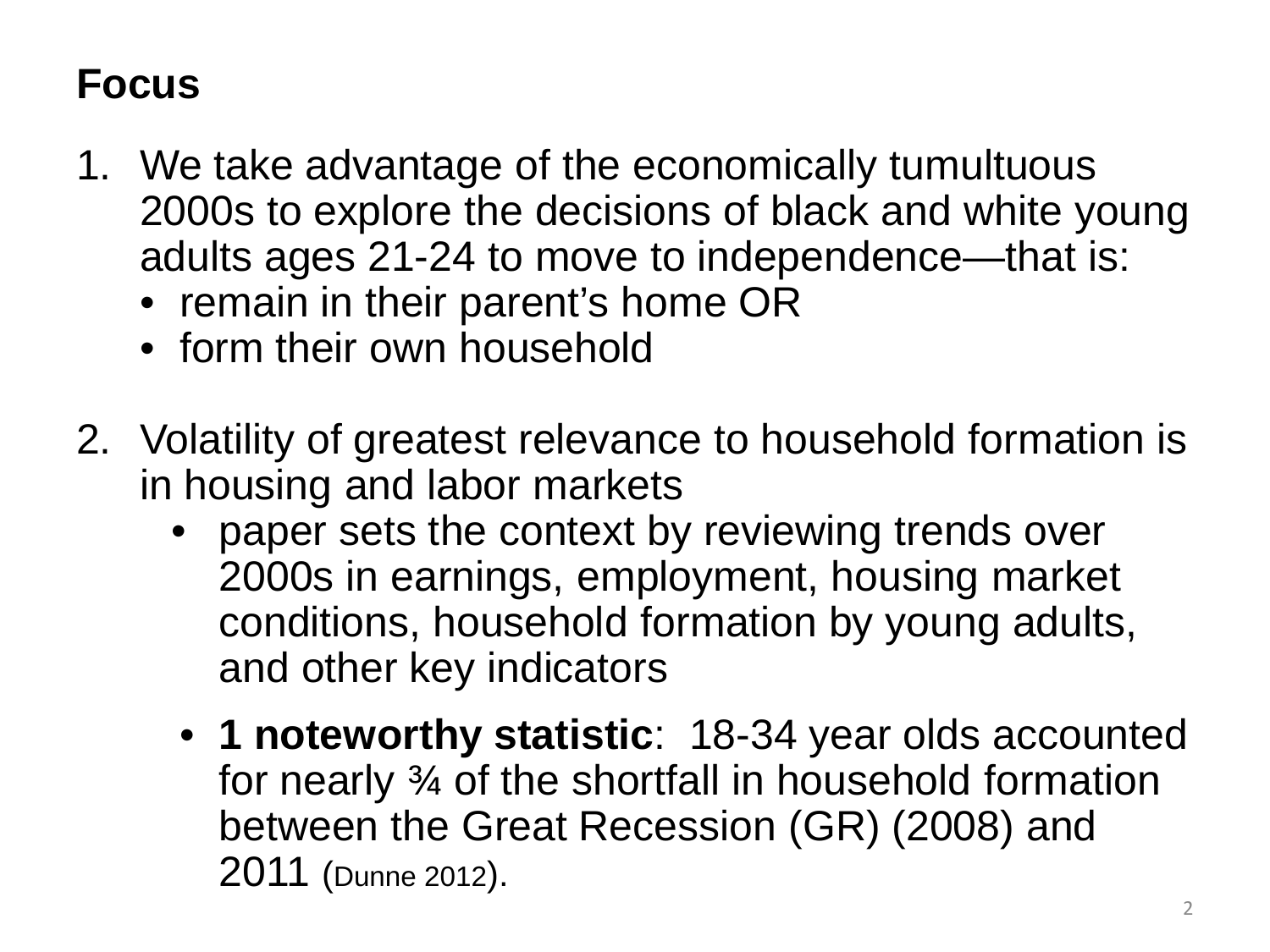# **Conceptual Framework**

We examine two theories:

#### **Life Course Perspective**

 Historical period in which a cohort lives affects its trajectory (e.g., Elder's work on Great Depression)

- What happened in 2001-2013?
	- Unemployment increased from <5% in 2001 to 10% in 2009 - - the largest post-WWII increase
	- Housing unaffordability exacerbated:
		- increase in real rents
		- decline in real wages for black young adults
		- decline in employment rates for black and white young adults during the Great Recession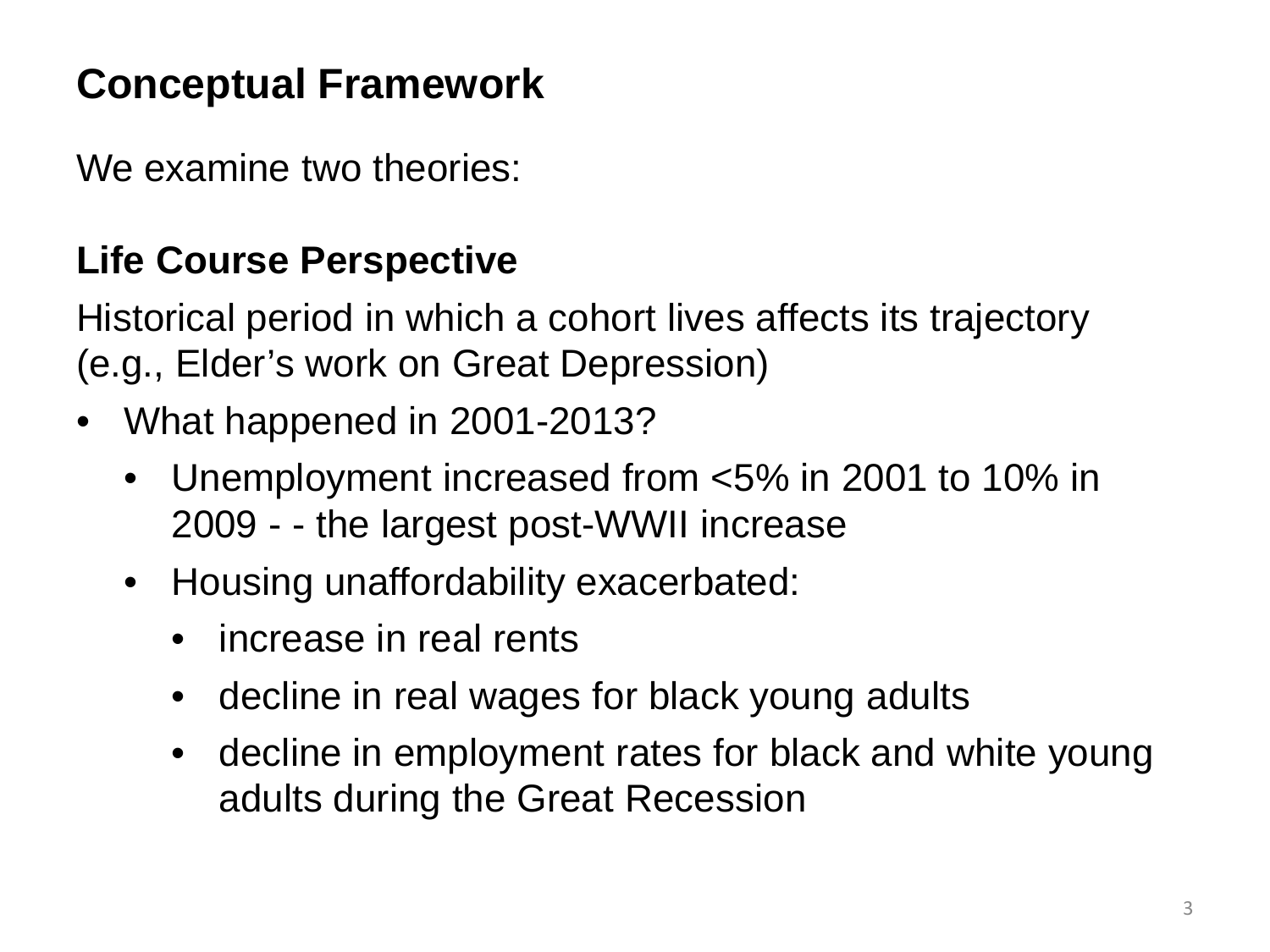## **Conceptual Framework** (cont'd.)

#### **Family Investments Perspective**

 decision (stay v. leave) Parental resources affect the young adult's household formation

- • Effect of parental financial status (permanent income; wealth) is ambiguous:
	- affluent parents can finance their child's transition BUT
	- affluent parents' homes offer attractive housing

### **An Additional Conceptual Consideration**

- Do blacks and whites *react similarly* to changes in rents, earnings or employment? OR
- Do blacks and whites *react differently* to changes in rents, earnings or employment?
	- $-$  If so, might this occur because, even if they live in the same MSA, they operated in different housing or labor markets (market segmentation)?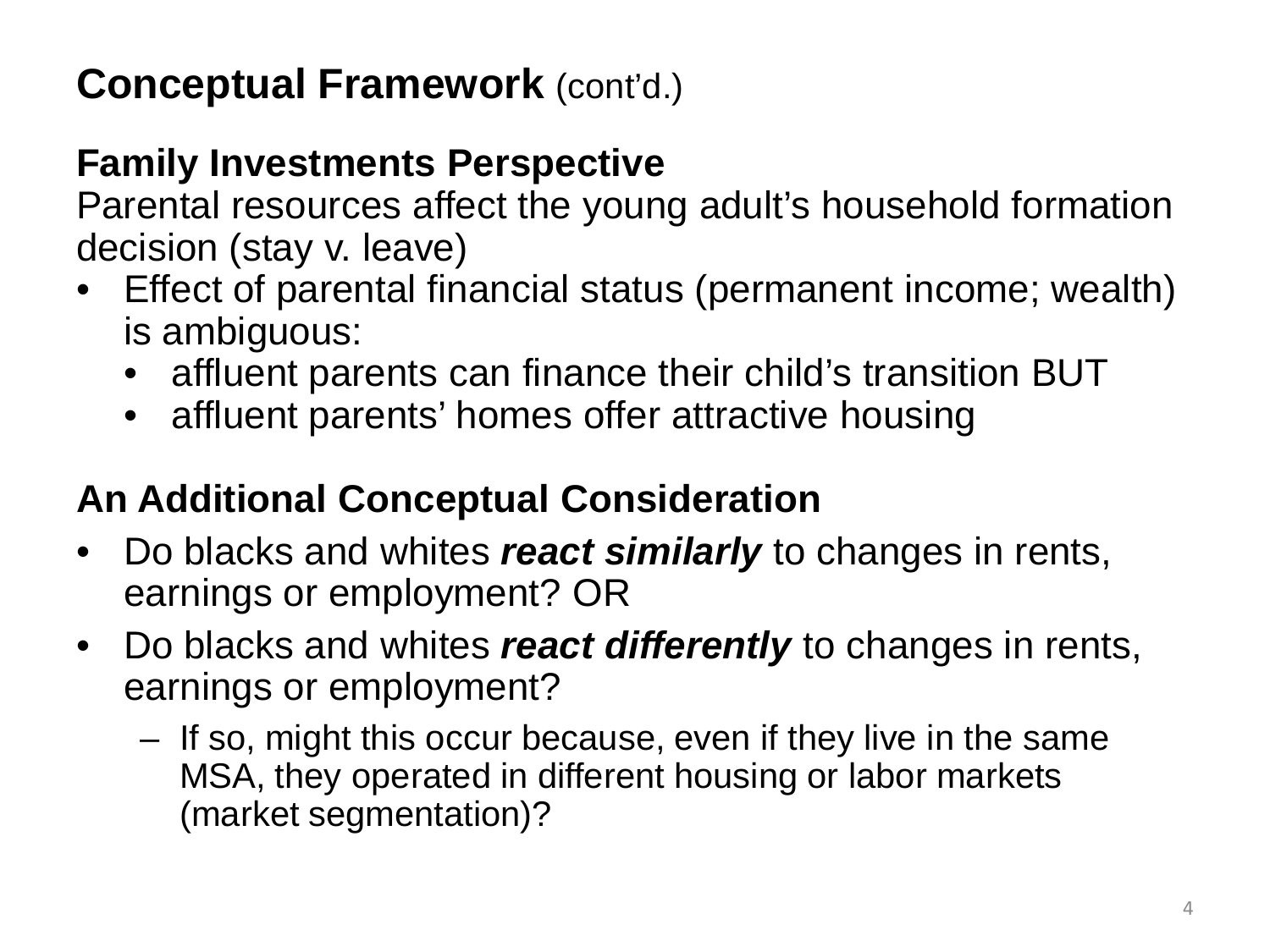## **Data Requirements**

- 1. Longitudinal data -- so we follow adolescents into young adulthood and study their "stay-leave" decisions
- 2. **Rich** data -- so we can measure everything from parental income and wealth (to test the Family Investments Theory) to family structure while growing up (past research suggests this has an effect on household formation decisions)
- 3. **Sufficient cases of blacks and whites**  so we can analyze each group separately
- analyze each group separately 4. **Exogenous** measures of **economic climate**  because a sample member's own employment and housing cost are endogenous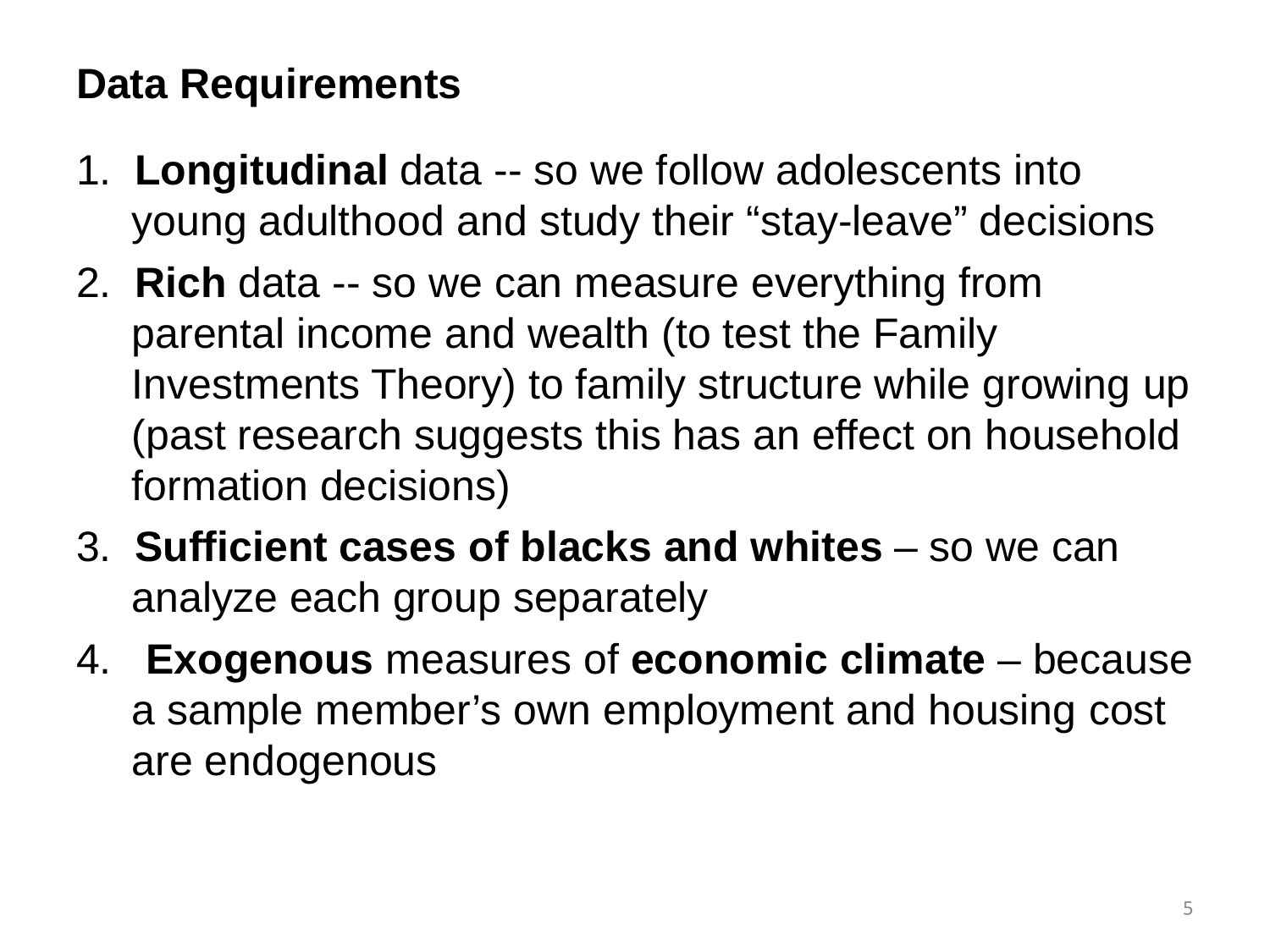## **Data and Samples**

1. Panel Study of Income Dynamics (**PSID**)

- adulthood (ages 21-24) in four outcome years: • Separate samples of whites and blacks who can be tracked from adolescence (ages 13-16) to young
	- 2001  $=$  mild recession
	- 2005  $=$  housing boom
	- 2009 = Great Recession
	- 2013 = aftermath of  $GR$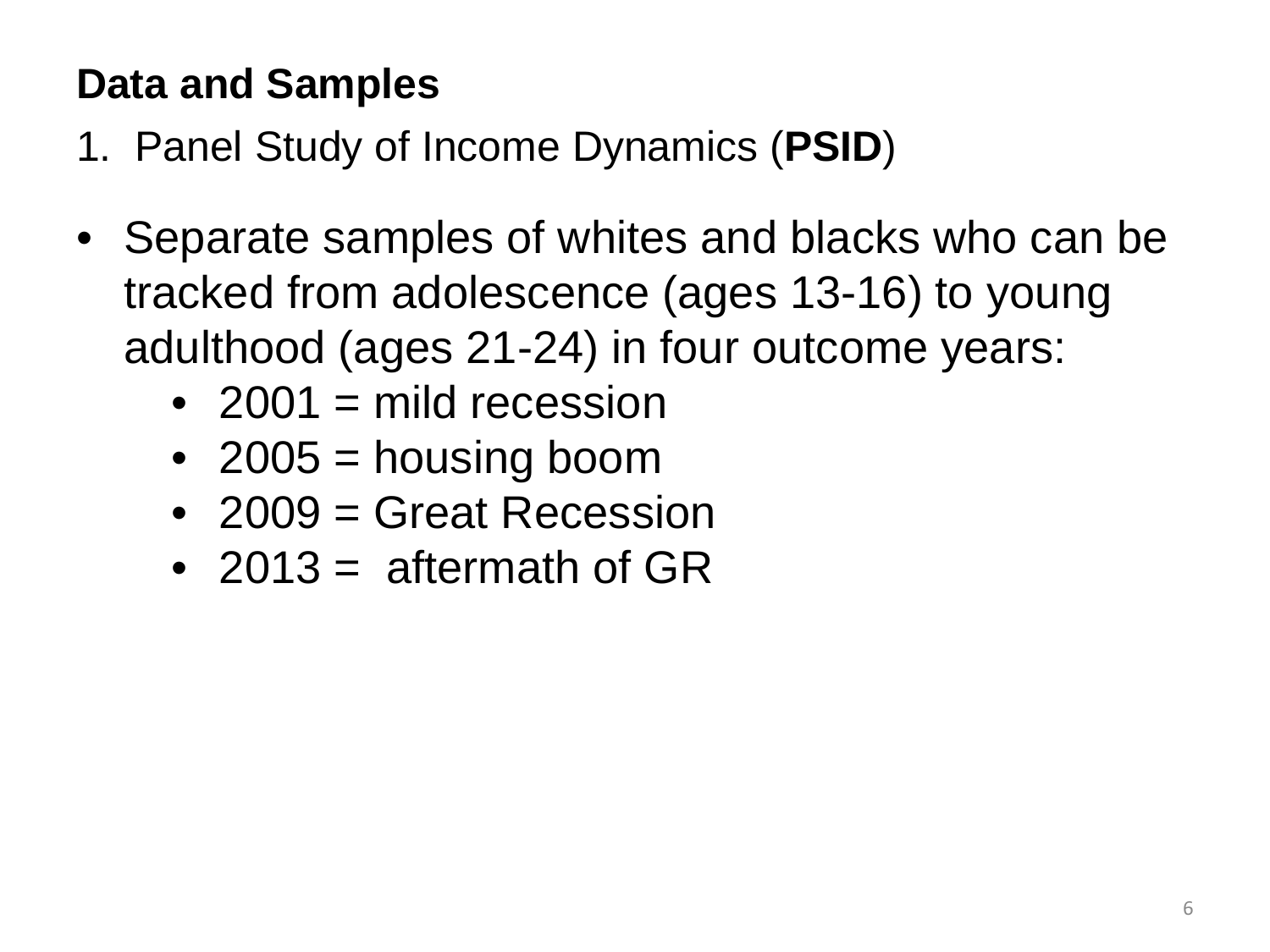### **Data and Samples (cont'd.)**

- 2. American Community Survey Public Use Microdata Samples (**ACS PUMS**) and **2000 Census** 
	- Source of housing and labor market conditions in the MSAs in which the analysis sample members lived (exogenous)
		- housing and labor market conditions facing young adults:
			- average rents
			- annual wage (2013\$)
			- employment rate for black and white 20-25 year olds working 30+ hours/week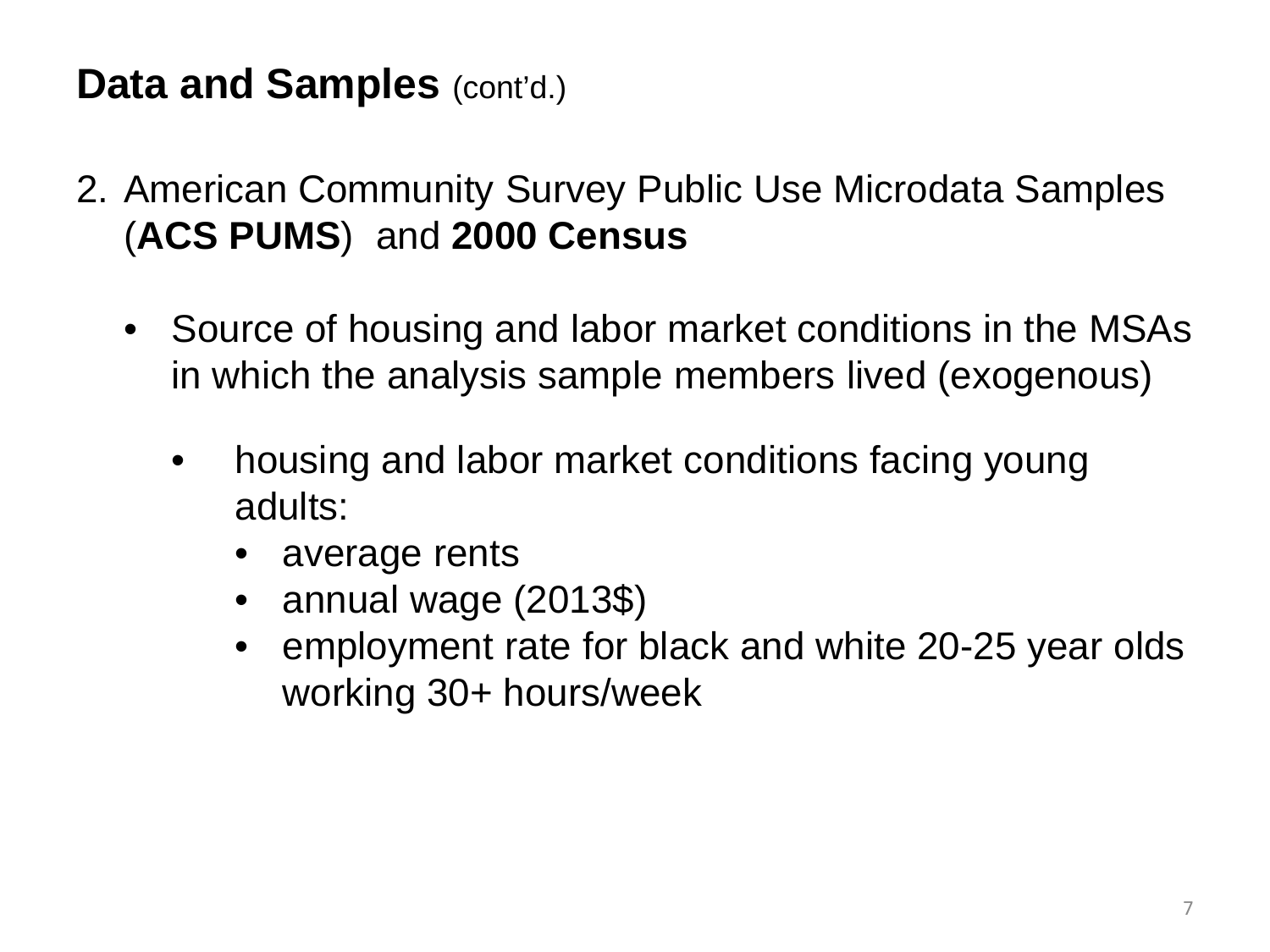# **Methods**

- 1. Multivariate models predicting "stay v. leave"
	- • Covariates include:
		- structure, year dummy, array of background parental resources (income; wealth), family measures (gender, age)
		- economic context (rent, employment, earnings)
		- test with different configurations of fixed effects to address the additional conceptual issue of whether blacks and whites react similarly or not, and if not, is this because they operate in different markets
- 2. Decomposition analysis
- 3. Robustness checks to test sensitivity of results to different specifications of the model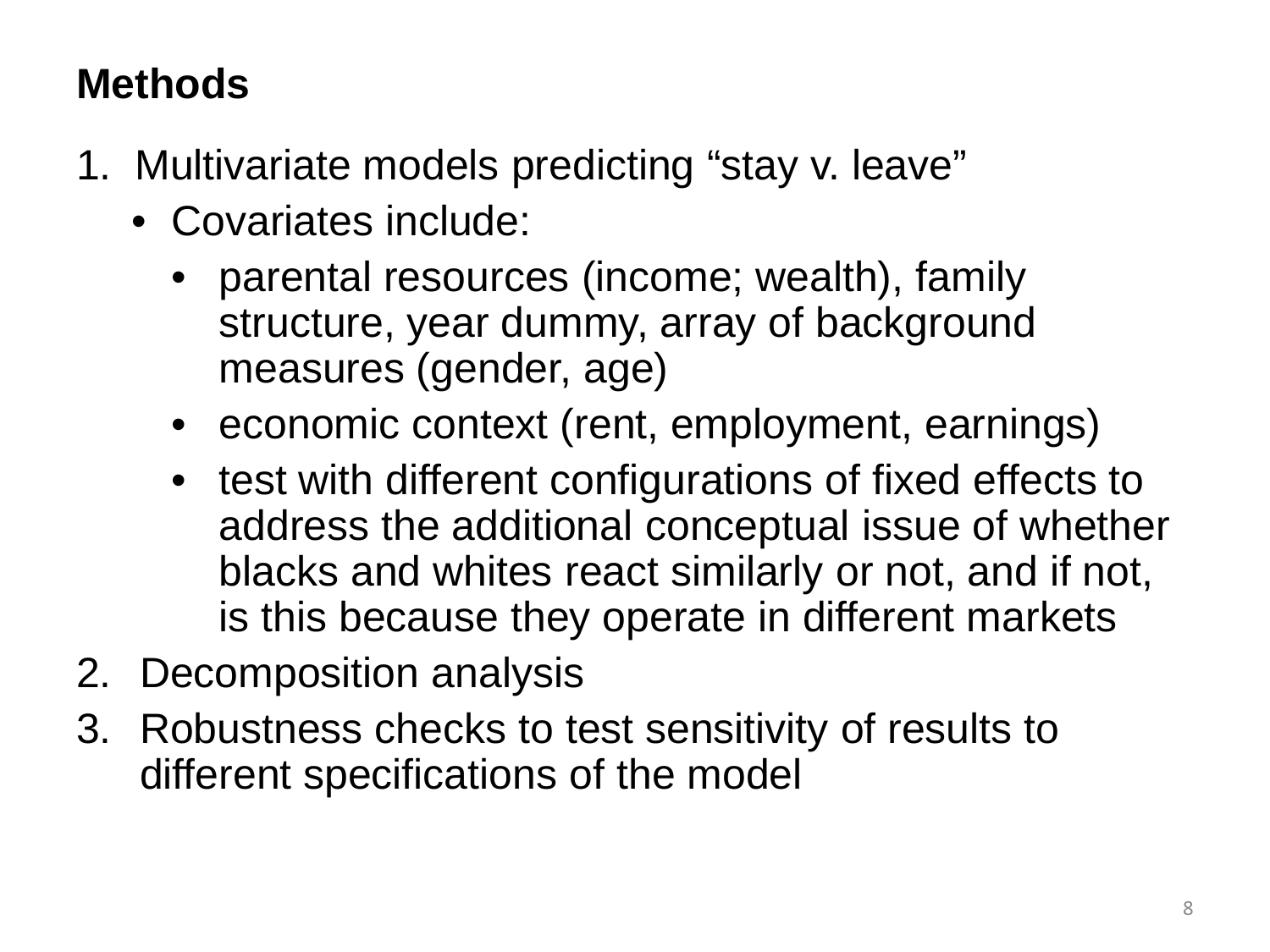## **Results**

## **Simple Descriptives**

- 1. Black young adults were much more likely to live with their parents than white young adults *regardless* of economic climate.
	- In GR, % staying at home: blacks=50%; whites=35%
- 2. Blacks always worse off on all measures over 2001 2013 period:
	- rent increased twice as much
	- 25% lower employment rate in the GR
	- parental resources much lower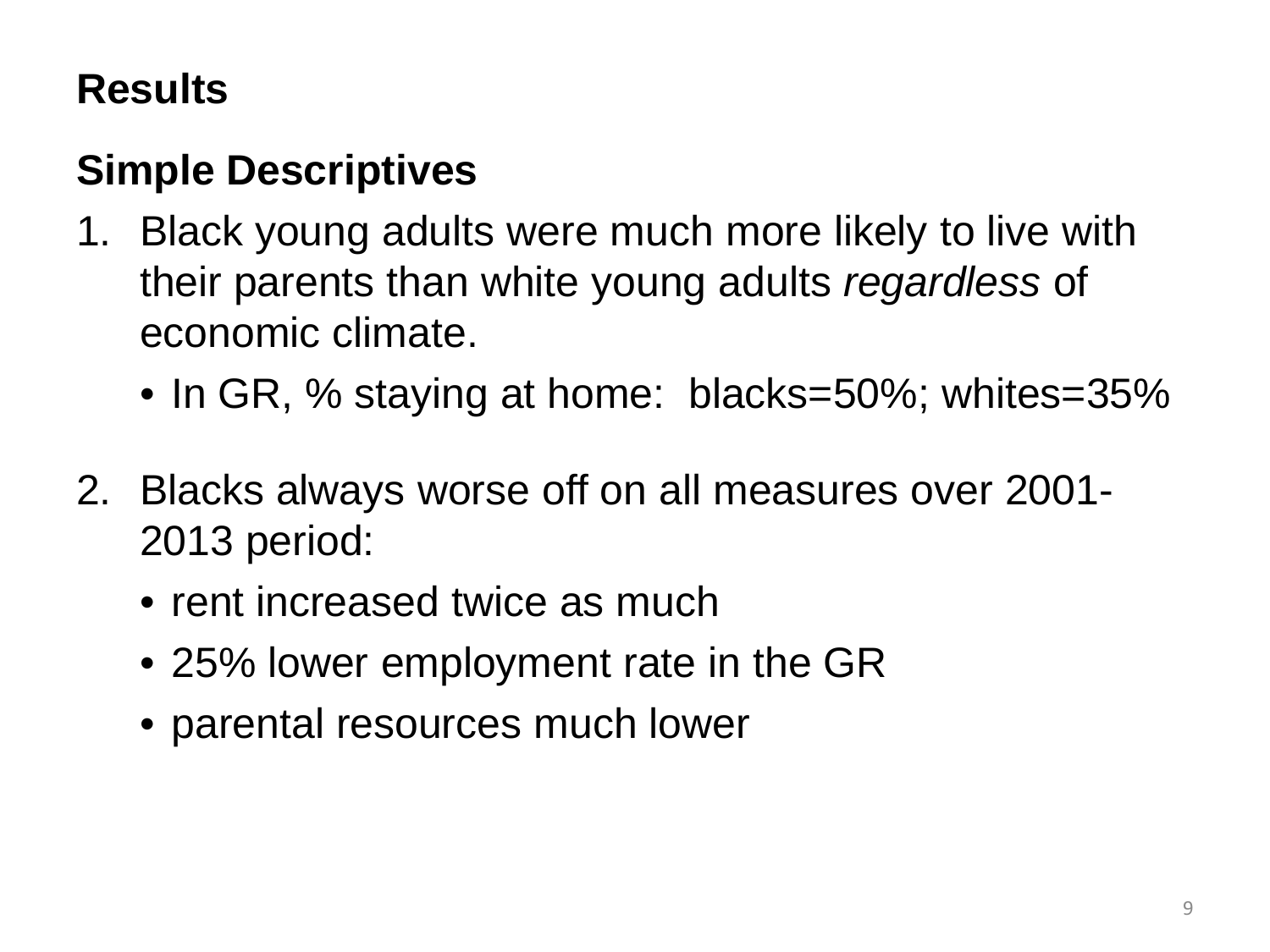#### **Results** (cont'd.)

#### **Life Course Theory, specifically economic context**

|            | <b>Blacks</b> | <b>Whites</b> |
|------------|---------------|---------------|
| Rent       | $.487*$       | .086          |
| Wages      | $-0.06$       | .015          |
| % employed | .159          | $-1.006+$     |

- 1. Blacks' household formation most significantly affected by rent. Whites' not affected by rent.
	- • **\$100 rent increase 5% decrease in leaving by blacks, <1% by whites**
- 2. Whites stay v. leave decision most affected by employment rates. Blacks not affected by employment rates.
	- The 4.5% decline in the white employment rate 2001- $2013 \rightarrow 4.5\%$  increase in white stayers, only .5% for **blacks**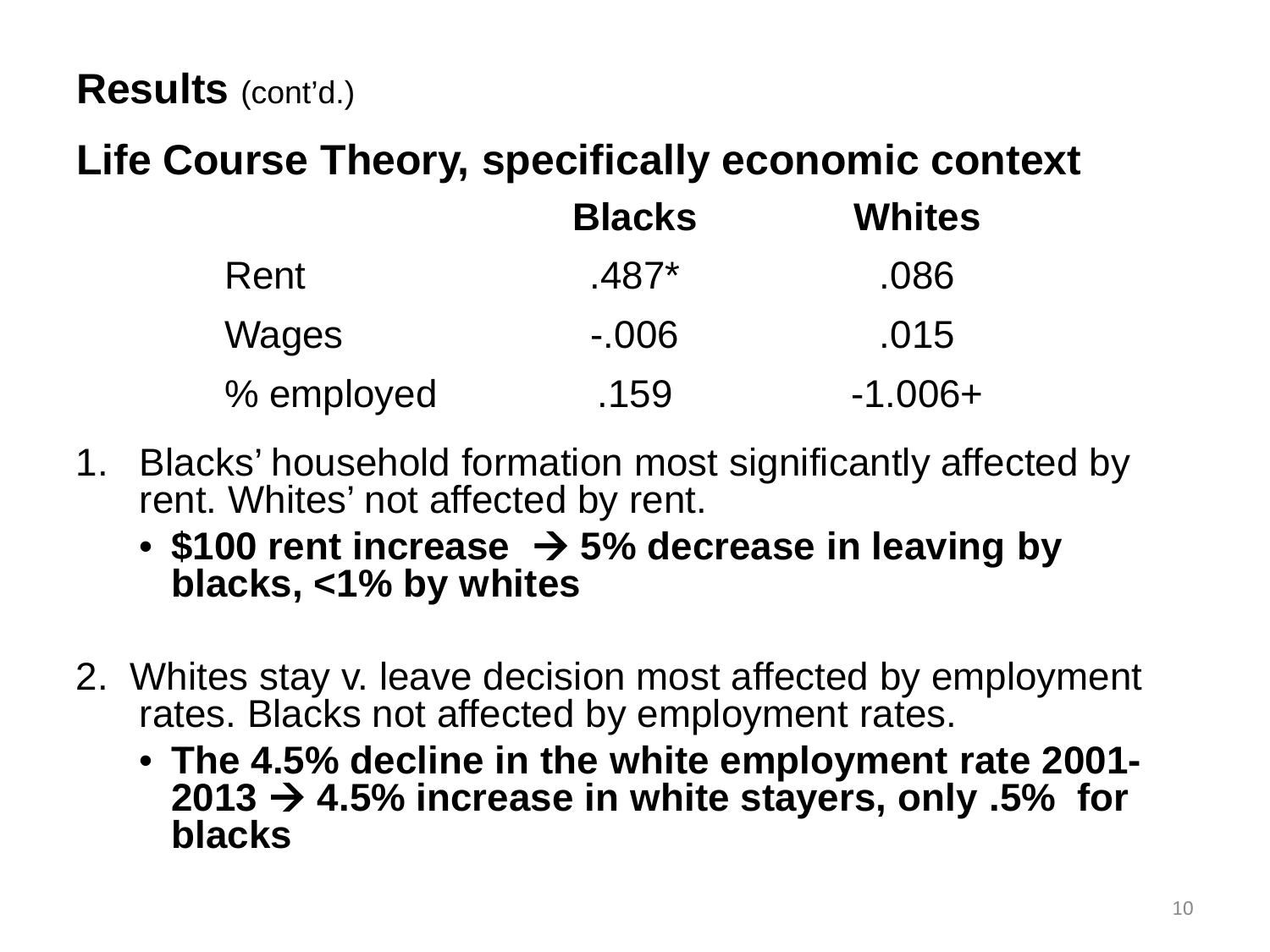### **Results** (cont'd.)

- **Q:** Why do blacks and whites react differently to economic climate?
- **A:** Because blacks and whites face different housing and labor markets even when they live in the same MSA.
	- Evidence of housing market segmentation for blacks
	- By contrast, whites faced unrestricted access to the labor market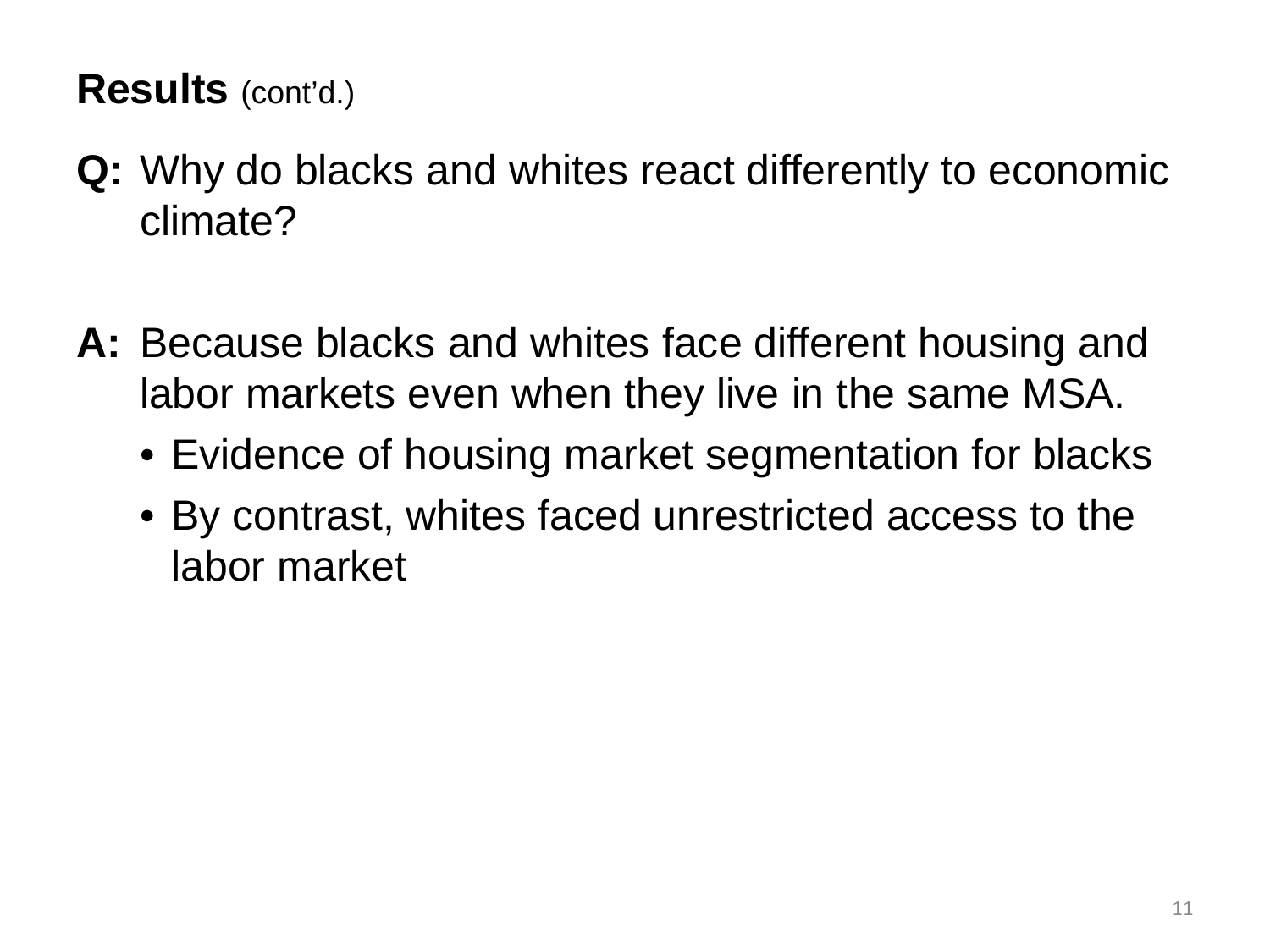### **Family Investments Theory**

|                        | <b>Blacks</b> | <b>Whites</b> |
|------------------------|---------------|---------------|
| Parental income        | .003          | $-006$        |
| <b>Parental wealth</b> | $-017$        | $-.004$       |

• Bottom line: no evidence to support family investments theory